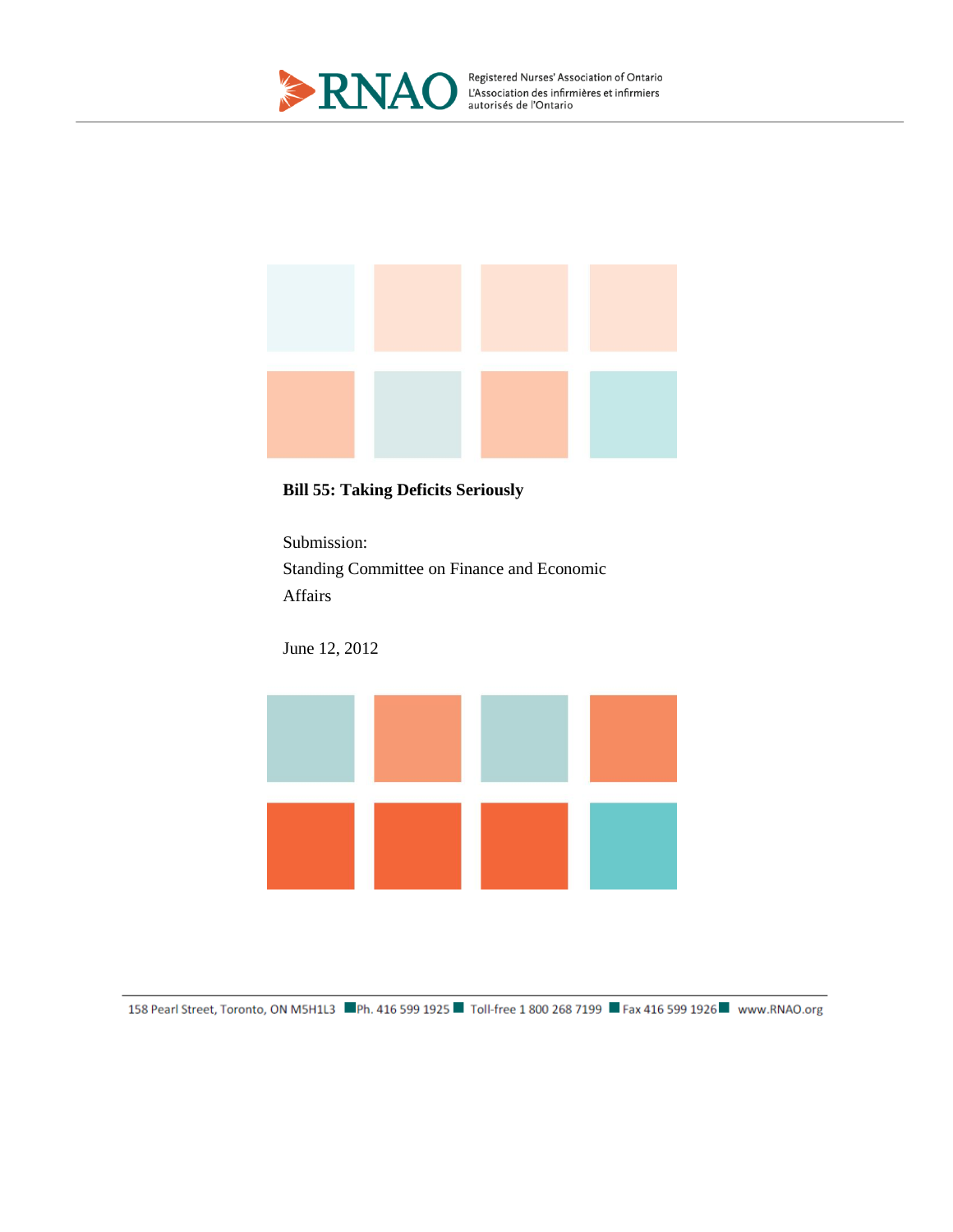RNAO is the professional association for registered nurses who practise in all roles and sectors in Ontario. Our mandate is to advocate for healthy public policy and for the role of registered nurses in enhancing the health of Ontarians. Bill 55 is a major piece of legislation that not only implements Budget 2012 but also a series of related and unrelated measures. RNs have concerns about the health and nursing impacts of many elements of the Bill, and are pleased to have this opportunity to present our considered views on the matter.

## **Overview of RNAO Response to Bill 55.**

This is the first formal occasion for consultation or input on any matter related to Budget 2012, and the scope of our submission has been accordingly expanded beyond that for a normal budget bill.

**No Budget Consultations.** We wish to first register our dismay that there were no formal prebudget consultations or hearings prior to Budget 2012. This was a major departure from the normal process, and that represents a diminution of public participation in the decision-making process, and a diminution in transparency. Worse, the changes proposed in the budget are dramatic and thus in much greater need of public discussion.

Furthermore, this budget was guided by the recommendations of the Drummond Commission. While the Drummond Commission met twice with the RNAO, there were no public consultations conducted by the Commission, nor have there yet been consultations on the Commission's wide-ranging recommendations, in spite of the fact that Commissioner Drummond termed the proposed spending cuts "unprecedented". That is alarming because provincial fiscal policy to 2017-18 (and not just this budget) is being guided by the Drummond recommendations; these recommendations will radically restructure what public services Ontarians continue to receive and how they will pay for them. It is utterly unacceptable that radical policy changes take place without a full public debate. We have had no formal public debate. This makes a mockery of democracy. The disappointment is all the greater because the government in its first two mandates had a very good record of open and broad consultation with the public on legislative and regulatory issues.

**Wrong Focus in Budget:** In addition to the unacceptable consultation process, RNAO is also concerned about the general direction of the budget itself. The focus is on aggressively fighting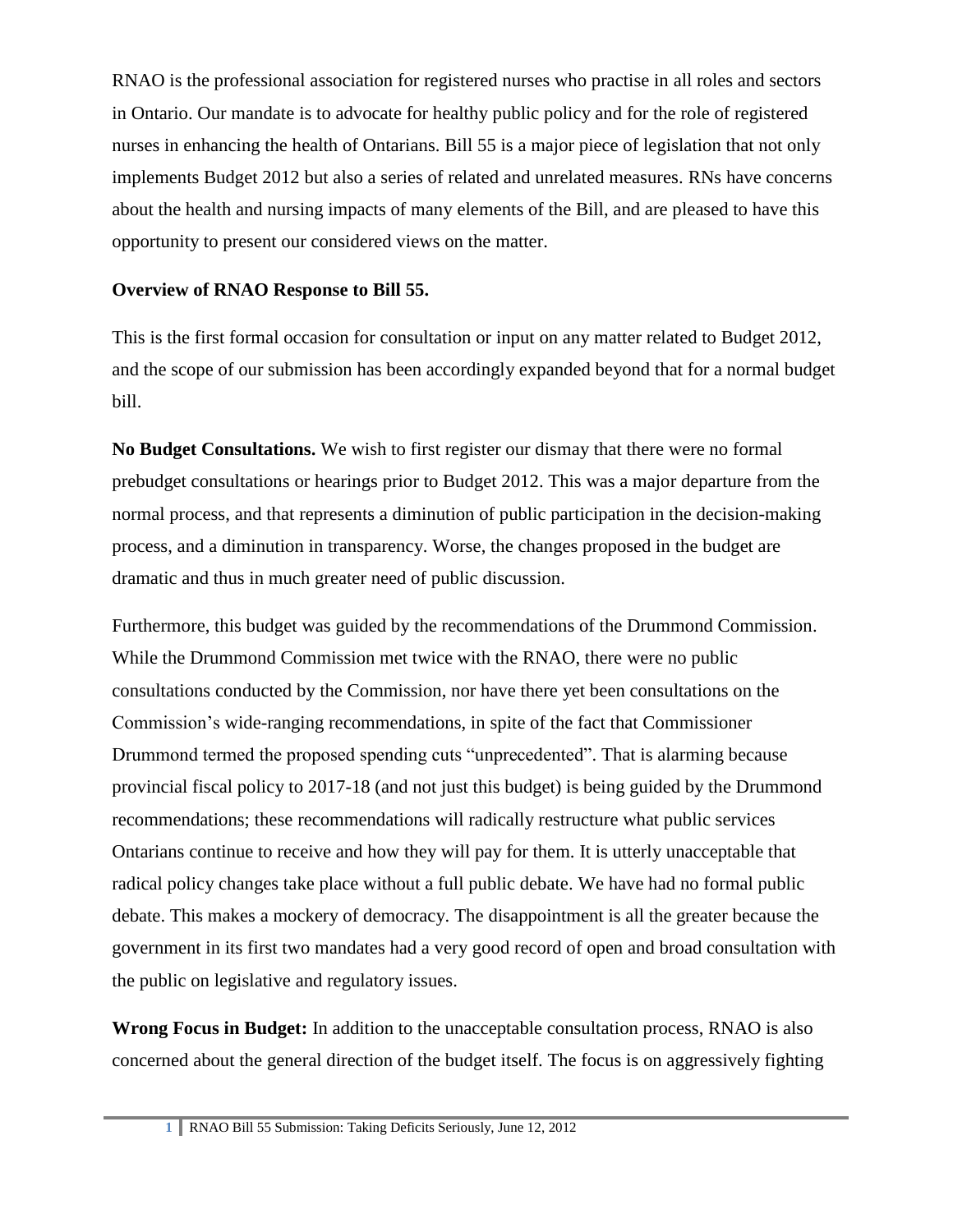the deficit, principally through cutting expenditures. These cuts will take place in an already tight budget: by its own reckoning, Ontario's current per capita program spending (2011-12) is the lowest of all provinces and at \$8,560 is 11 per cent below average program spending of the rest of the provinces.<sup>1</sup> Nevertheless, the government says it will not increase taxes, in spite of the fact that its tax revenue, again by its own reckoning, has fallen almost 15 per cent as a share of GDP since  $1994<sup>2</sup>$  Budget  $2012$  seeks to minimize the loss of public services due to these cuts; RNAO does support delivering the maximum quality and volume of public services for any given expenditure – that is in the best interest of both the public and of the public sector itself. However, it is difficult to imagine that cuts of the proposed magnitude would not result in a significant loss of essential public services and foregoing of services that ought to be provided, such as comprehensive home care and pharmacare. And the austerity budget does put further stresses on an economic recovery that has been comparatively weak and which has left far too many Ontarians out of work. RNAO was encouraged to see that negotiations between the government and the NDP did result in a step in the direction of resolving government's revenue problem, and that the negotiations did reduce the impact on vulnerable populations. As May 2012 elections in France and Greece have shown, voters are very concerned about the effects of a single-minded focus on deficits to the exclusion of concerns about unemployment and falling access to public services.

**Too Many Inappropriate Schedules in the Budget Bill.** As with many budget bills, this is an omnibus bill with multiple schedules  $-69$  in the case of Bill 55. Omnibus bills in general risk abridging the democratic process by rushing important legislative matters through the legislature without sufficient scrutiny and debate by the public and its elected representatives. While many of the schedules in Bill 55 plausibly relate to Ontario Budget 2012, a number of others are only tangentially related. For example, proposed shortcuts in environmental protection should receive scrutiny under separate legislation. Another example is schedules on labour arbitration which would sharply alter collective bargaining rights.

We first address some specifics of Bill 55 before returning to our commentary on the budget itself.

#### **Specific Schedules of Concern**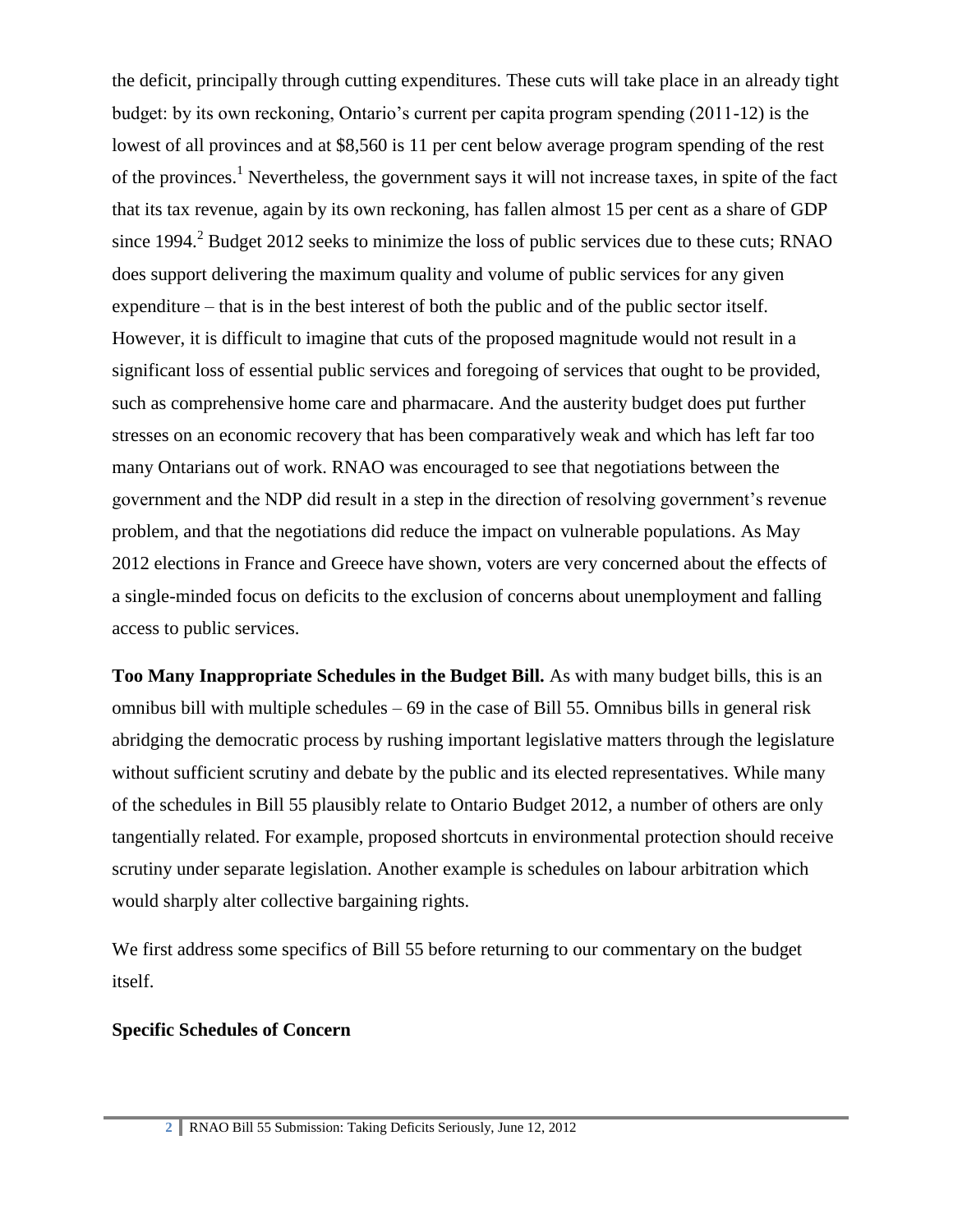**Weakening Environmental Legislation** Measures to weaken environmental protection in a budget bill are misplaced and inappropriate. A number of environmental protection acts are affected by the following schedules: Schedule 15, the *Crown Forest Sustainability Act, 1994*; Schedule 19, the *Endangered Species Act, 2007*; Schedule 23, the *Fish and Wildlife Conservation Act, 1997*; Schedule 34, the *Lakes and Rivers Improvement Act;* Schedule 58, *the Provincial Parks and Conservation Reserves Act, 2006*; and Schedule 59, the *Public Lands Act*.

The public is very fortunate that a careful analysis of the environmental implications of Bill 55 has been done by two leading environmental law associations, Ecojustice and the Canadian Environmental Law Association.<sup>3</sup> That analysis points out how the Bill will abridge normal public consultation. First, the inclusion of environmental amendments in the budget bill skirts requirements for public participation under the Environmental Bill of Rights, 1993, which assumes that the environmental impacts of proposed changes are not significant. This reliance on omnibus bills to amend environmental legislation has been criticized by the Environmental Commissioner of Ontario (ECO):

The ECO has long expressed concerns about the use of omnibus legislation to reform environmental laws. As far back as 1996, the ECO recommended that omnibus-style legislation only be used for housekeeping matters. Nevertheless, the Ontario government has continued to use omnibus bills to make substantive changes to the province's environmental laws, and the ECO has continued to identify problems with this approach.<sup>4</sup>

In an on-line comment, the ECO specifically warned about interference in the public's right to participate in environmental decisions due to environmental amendments appearing in Bill 55.<sup>5</sup>

Furthermore, as the environmental law analysis points out, the Bill would expand regulatory discretion, which further erodes "transparency, certainty and predictability."<sup>6</sup> The extended analysis details risks of significant environmental harm, contrary to the assumptions for inclusion of environmental provisions in Bill 55.

Moreover, the context for the weakening of the Ontario environmental legislation is a very aggressive move by the federal government to use its own omnibus budget bill to greatly weaken environmental legislation.<sup>7 8</sup> As the Globe and Mail noted, "The 430-page budget bill contains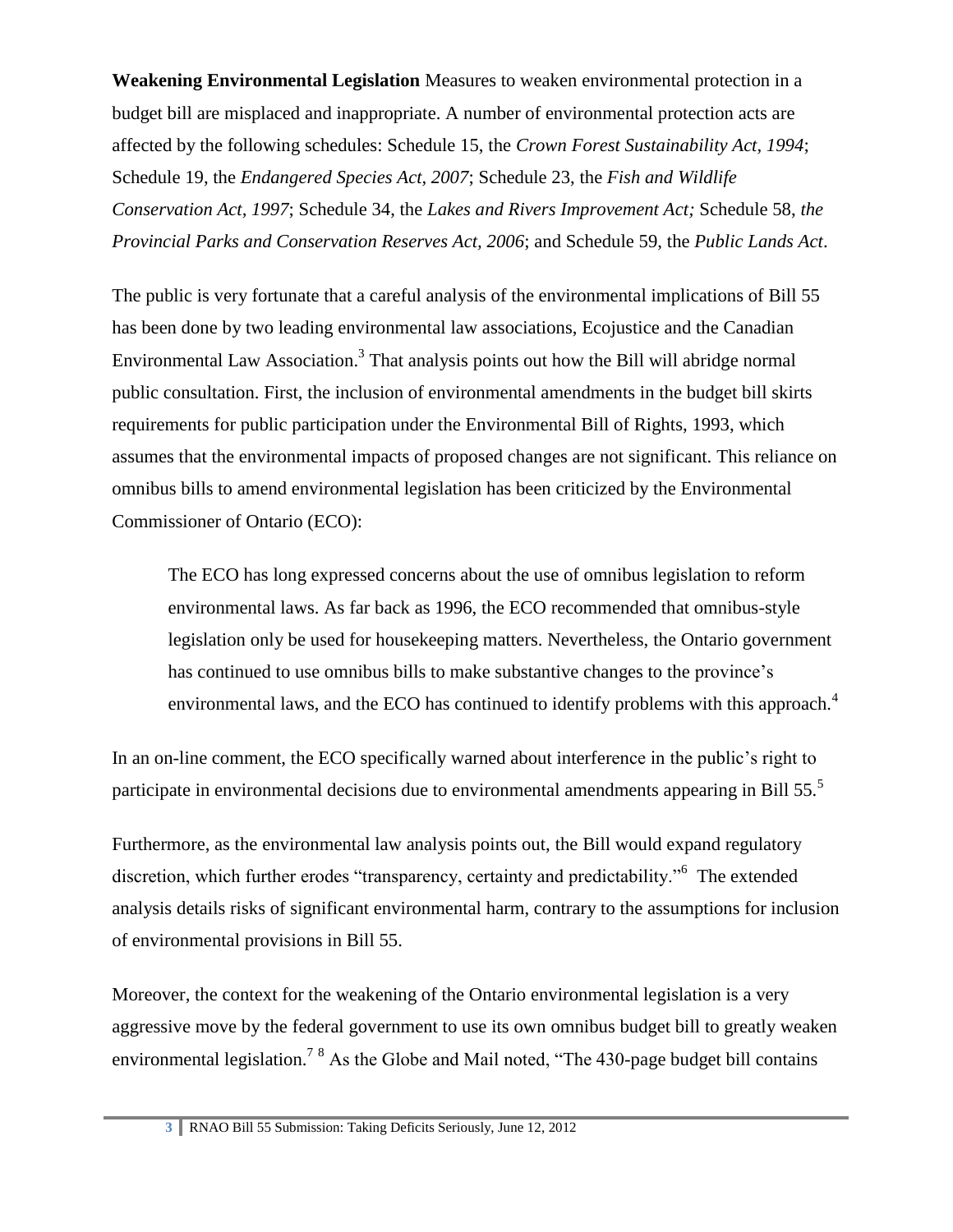170 pages of amendments on environmental assessment – not counting a few sections aimed at environmental charities – and amends a half dozen laws, including the National Energy Board Act, the Canadian Environmental Assessment Act, the Fisheries Act and the Species at Risk Act."<sup>9</sup> It would be an unhappy and, we trust, unintended coincidence for Ontario's budget bill to provide cover to an anti-environment bill at the federal level.

RNAO accordingly endorses the May 10, 2012 call by 58 environmental, health, legal and other organizations to withdraw Schedules, 15, 19, 23, 34, 58 and 59 from Bill 55.<sup>10</sup>

**Schedule 28:** *Government Services and Service Providers Act.* This schedule provides Cabinet with open-ended power to contract out or privatize government services. The provisions of Schedule 28 were understood by many to be limited to Service Ontario. However, they extend to any government service or services for the broader public sector. Section 2 gives a blanket right to Cabinet to contract out or privatize any Ontario Government service:

**"2.** (1) The Lieutenant Governor in Council may, by order, authorize the Minister (on behalf of the Crown) to enter into one or more agreements with any person or entity for the provision of Ontario government services under this Act, and may impose conditions and restrictions on that authority."

Section 10 would also allow designated service providers to provide services for the broader public sector (municipalities, local municipal boards, other municipal bodies, post-secondary institutions, school boards, hospitals and any other persons or entities specified under regulation). Cabinet would be empowered to establish designated service providers by regulation under Part V (Sections 22 to 25), and these service providers would be known as Part V service providers. While Cabinet may establish corporate providers by regulation, under Part V (Section 22. (2), Cabinet would also be empowered to authorize, by order, the Minister to enter into partnerships; this would presumably include public/private (P3) partnerships. Section 22. (3) would grant similar power to establish other Part V service providers.

Section 29 would, *inter alia*, empower Cabinet to grant, by order, authorization to the Minister: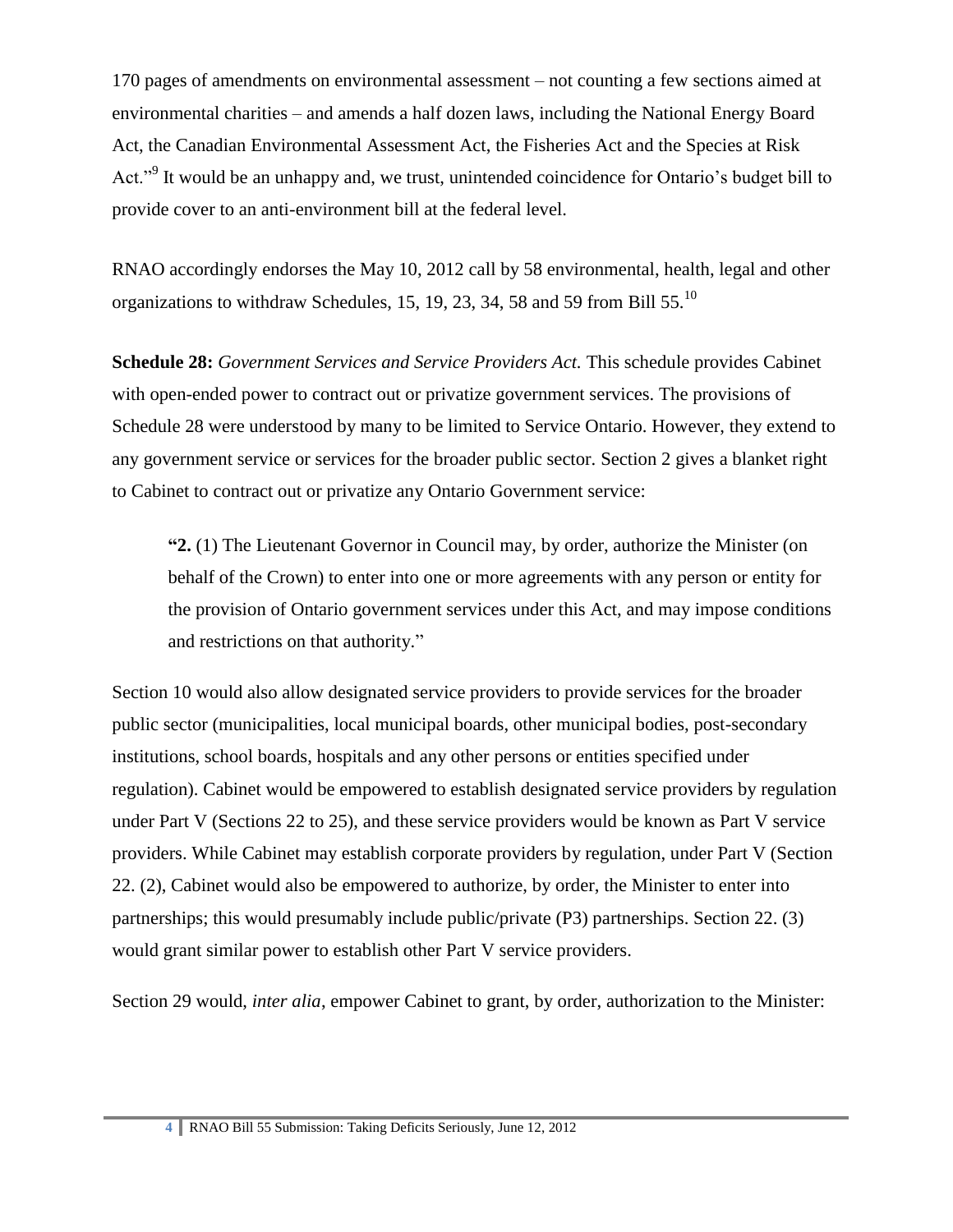"To acquire, hold, dispose of and otherwise deal with the securities, assets, liabilities, rights, obligations, revenues and income of a corporation established or acquired under Part V." (29. (1) 1.)

"To acquire, hold, dispose of and otherwise deal with an interest in a Part V service provider other than a corporation and to acquire, hold, dispose of and otherwise deal with the assets, liabilities, rights, obligations, revenues and income of such a service provider."  $(29, (1) 2.)$ 

"To cause a corporation to be established or acquired for a purpose described in paragraph 1 or 2." (29. (1) 3.

"To enter into a partnership (including a limited partnership or a limited liability partnership) for a purpose described in paragraph 1 or 2." (29. (1) 4.)

"To cause a trust or other entity to be established or acquired, or any other arrangement to be made, for a purpose described in paragraph 1 or 2." (29. (1) 5.)

"To enter into any agreement or arrangement that the Minister considers necessary or advisable for the purpose of exercising the powers described in paragraphs 1 to 5." (29.  $(1)$  6.)

Combined with Part V, this would appear to empower Cabinet to enter into partnerships by order; to create designated providers by regulation and order; to privatize designated providers by order; and to sell government assets by order through first transferring them to designated providers. Section 30 would allow the Treasury Board to transfer assets to Part V providers "with or without consideration."

Furthermore, as international trade law expert Steven Shrybman has pointed out, the Schedule is all the more dangerous because once a service is privatized, international trade agreements such as the World Trade Organization *General Agreement on Trade in Services* will make it very difficult to make it public again, as foreign service providers would be able to file claims for violation of their commercial rights. $^{11}$ 

The upshot is that Schedule 28 would become a powerful irreversible privatization act – the *Government Services and Services Providers Act, 2012.* It would come without the normal constraint of a stated purpose, with extraordinary powers for Cabinet to proceed by order and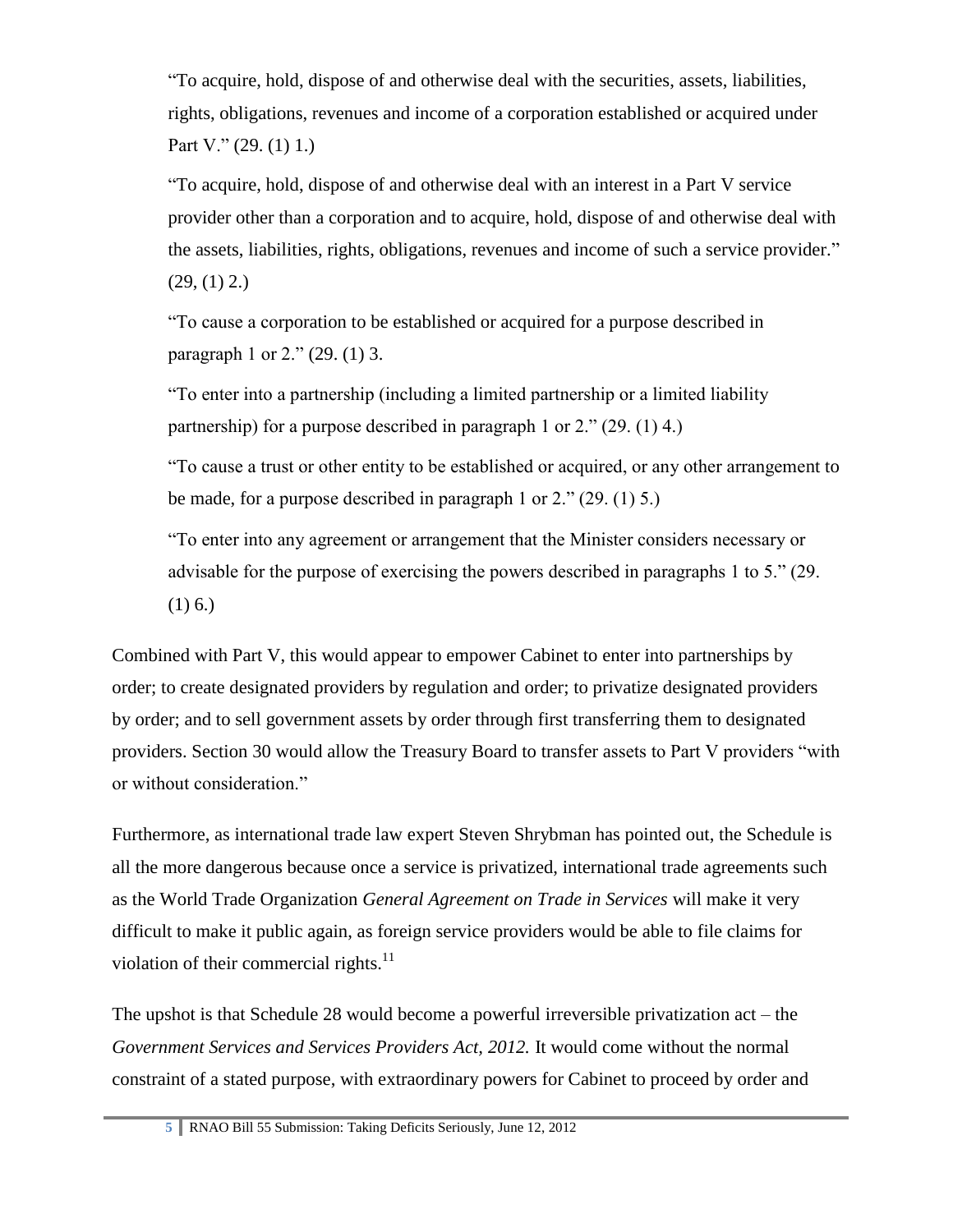regulation, with no limits on which services could be privatized, and with no requirements for transparency or accountability. It would confer these extraordinary powers on current and future governments. And as the Ombudsman of Ontario warns, the Schedule would remove his oversight of these services. $12$ 

Schedule 28 is a far-reaching piece of legislation that RNAO cannot support. It certainly should not appear in an omnibus bill, and we urge it to be withdrawn in its entirety.

**Schedule 16:** *Delegated Administrative Authorities Act, 2012.* From the summary of Schedule 16

"The Schedule enacts the Delegated Administrative Authorities Act, 2012, which expands on and replaces the Safety and Consumer Statutes Administration Act, 1996, providing a framework for the delegation of the administration of specified legislation to delegated administrative authorities by means of regulations made by the Lieutenant Governor in Council. Consequential amendments to other Acts are also included."

Any delegation of administrative authority of legislation carries with it the risk of reduced responsiveness, transparency and accountability. That is certainly the case with Schedule 16, as the Ombudsman of Ontario warns that his office would lose its oversight of delegated programs and services.<sup>13</sup>

As per the Ombudsman's proposed solution, at a minimum, all delegated administrative authorities providing public programs and services must be subject to the *Ombudsman Act. <sup>14</sup>* Better still, Schedule 16 should be withdrawn in its entirety.

**Schedule 30:** *Hospital Labour Disputes Arbitration Act (HLDAA)*. This schedule will affect the many RNs working in hospitals. The schedule is similar to Schedules 1, 22, 52, and 68. It would impose additional constraints on the existing arbitration process in collectively bargained settings. The Ontario Nurses' Association (ONA), which represents the vast majority of hospital RNs, opposes changes to the HLDAA on the grounds that:

a) HLDAA timelines are already more expeditious than those proposed in Bill 55; and,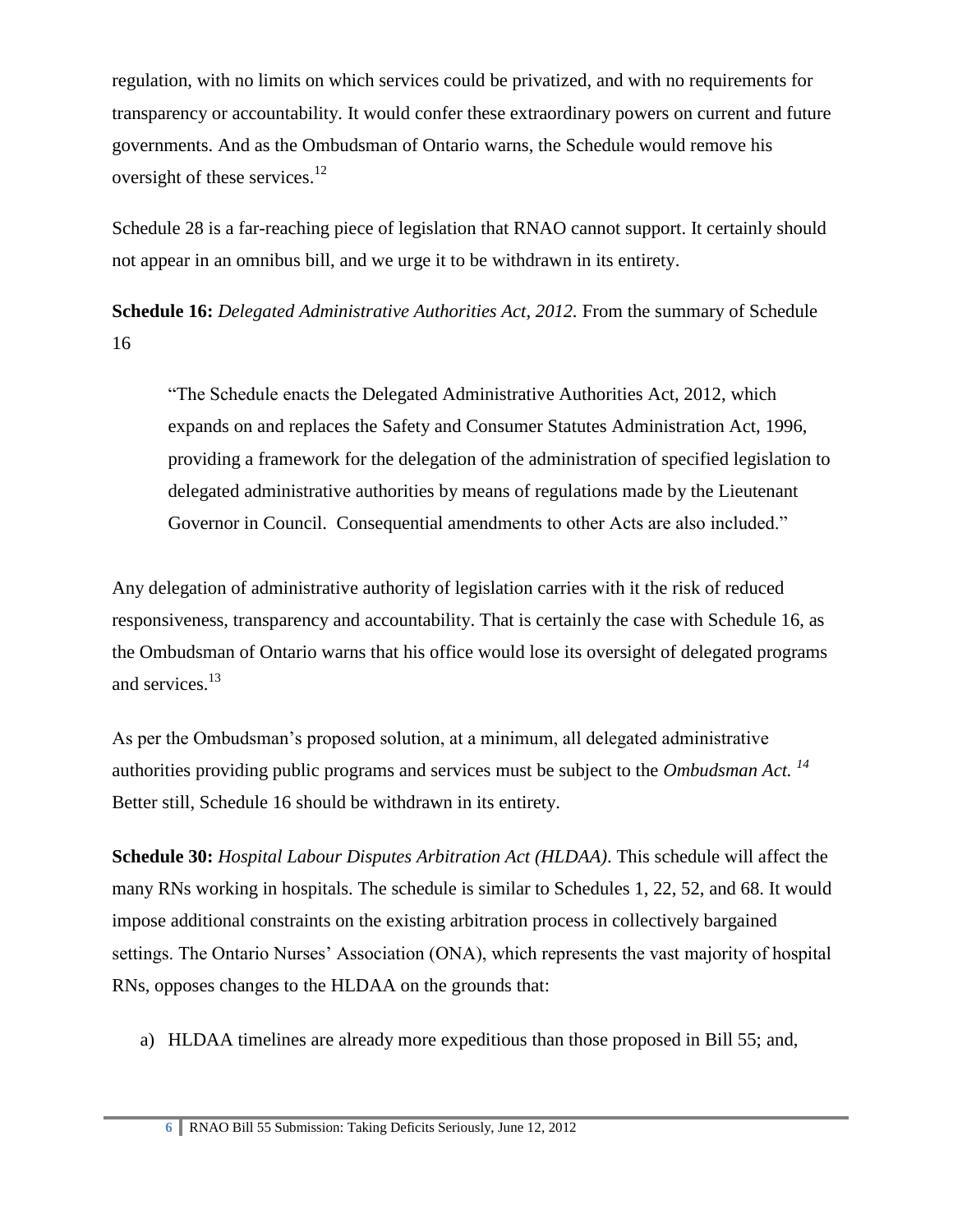b) proposed imposition of further criteria for "proper consideration" of criteria could delay awards due to unnecessary judicial review; a proposed referral to the Ontario Labour Relations Board (OLRB) of delayed awards is redundant, given that the Minister already has the authority to issue orders and given that neither employers nor unions have yet to resort to that route; moreover, ONA is concerned that the OLRB decision would be based solely on written submissions.

ONA argues that HLDAA has worked well since enactment in 1964. If the government believes that it has a case to make for changing interest arbitration in the public sector, it should make that case in a separate piece of legislation. We urge dropping Schedule 30 (and Schedules 1, 22, 52, and 58) from Bill 55.

## **The 2012 Ontario Budget**

The 2012 Budget is a watershed document, yet it has not been subject to public hearings, nor was it preceded by pre-budget consultations as has been customary. As this is the first opportunity for RNAO to respond formally to the budget, the Budget 2012 is a significant portion of our submission on Bill 55.

#### **Restructuring by Stealth: Time for a Public Debate about the Full Economic Toolkit**

The triple whammy of the Drummond Commission, Ontario Budget 2012 and federal budget 2012 are a wake-up call to Ontarians. They herald a radical restructuring of the Ontarian economy. The Drummond Report has many recommendations worthy of support, but the Commission was constrained to eliminate Ontario's large deficit with no mandate to raise tax rates. Hence, its recommendations were obliged to rely almost entirely on spending cuts, which would cumulatively amount 16.2 per cent from Ontario program spending by 2017-18, which Mr. Drummond correctly termed "unprecedented". Ontario Budget 2012 implemented significant cuts, although not as aggressive as recommended by Drummond. The federal budget would compound the effects of those cuts with cuts of its own. It will not be possible to maintain current levels of service, leave alone attend to pressing needs in poverty reduction, housing, home care, long-term care, child care, and environmental protection. These are economic policy choices that radically depart from prior patterns; alternatives must be thoroughly discussed with the citizens of Ontario before we are launched on a potentially dangerous path.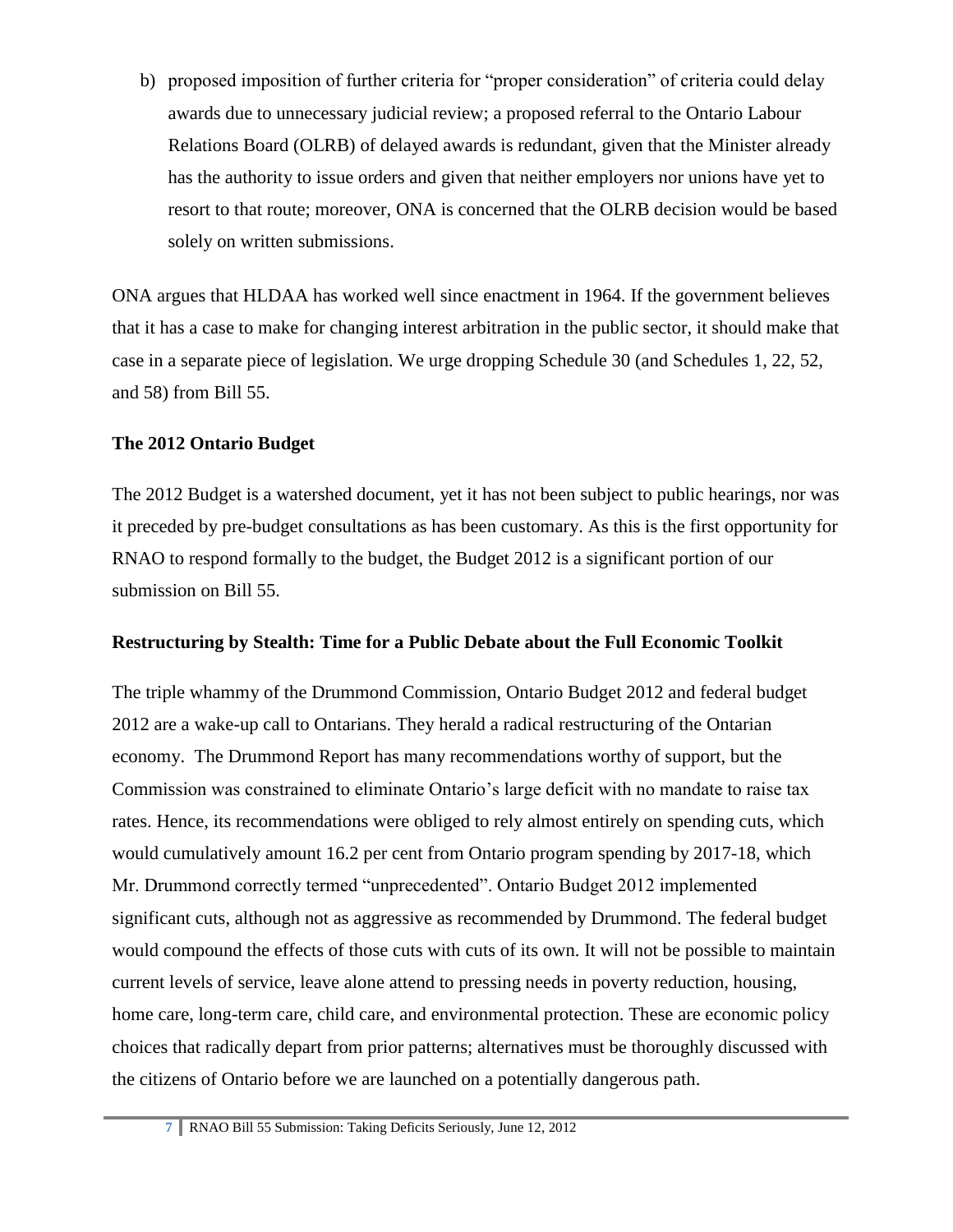Ontario is beset with major social and economic challenges:

- The poverty rate resumed its upward climb with the onset of the 2008 recession, reflecting the deteriorating income distribution in the province. On the upside, the measured child poverty rate dropped to 14.6 per cent, a 4.6 per cent drop (by 19,000) in the children living in poverty. 15
- Ontario was disproportionately hit by the increasingly overvalued Canadian dollar, which has helped transform the Canadian economy from a net exporter to a net importer of goods and services, with huge losses of good jobs. The dollar has been over 20 per cent overvalued in recent years, which puts Ontarian and Canadian manufacturers at a huge disadvantage. This demands action.
- Unemployment remains stubbornly high, especially among young people.
- Past tax cuts have hamstrung the capacity of government to balance the books and to deliver the services essential to a healthy society. Ontario's tax revenue has dropped as a share of GDP by almost 15 per cent since 1994, and that contributes to the huge deficit and to the low level of per capita program spending (11 per cent lower in Ontario than in the other provinces).

Ontario has not had comprehensive prebudget public consultations this year, and that is very disturbing, particularly given the sweeping changes proposed in Budget 2012. It is time to consult Ontarians on:

- What services they want government to provide.
- How those services are to be paid for.
- How to reverse the adverse trends in the Ontario economy. They are the result of policy decisions taken largely at the federal level, and Ontarians cannot afford to be passive recipients of these decisions.

# **RNAO Budget Recommendations**

**Recommendation 1.** Give Ontarians proper consultations on the proposals of the Drummond Commission, and more broadly on what services government should provide and how those services should be paid for. On the agenda must be fiscal capacity and the ability to generate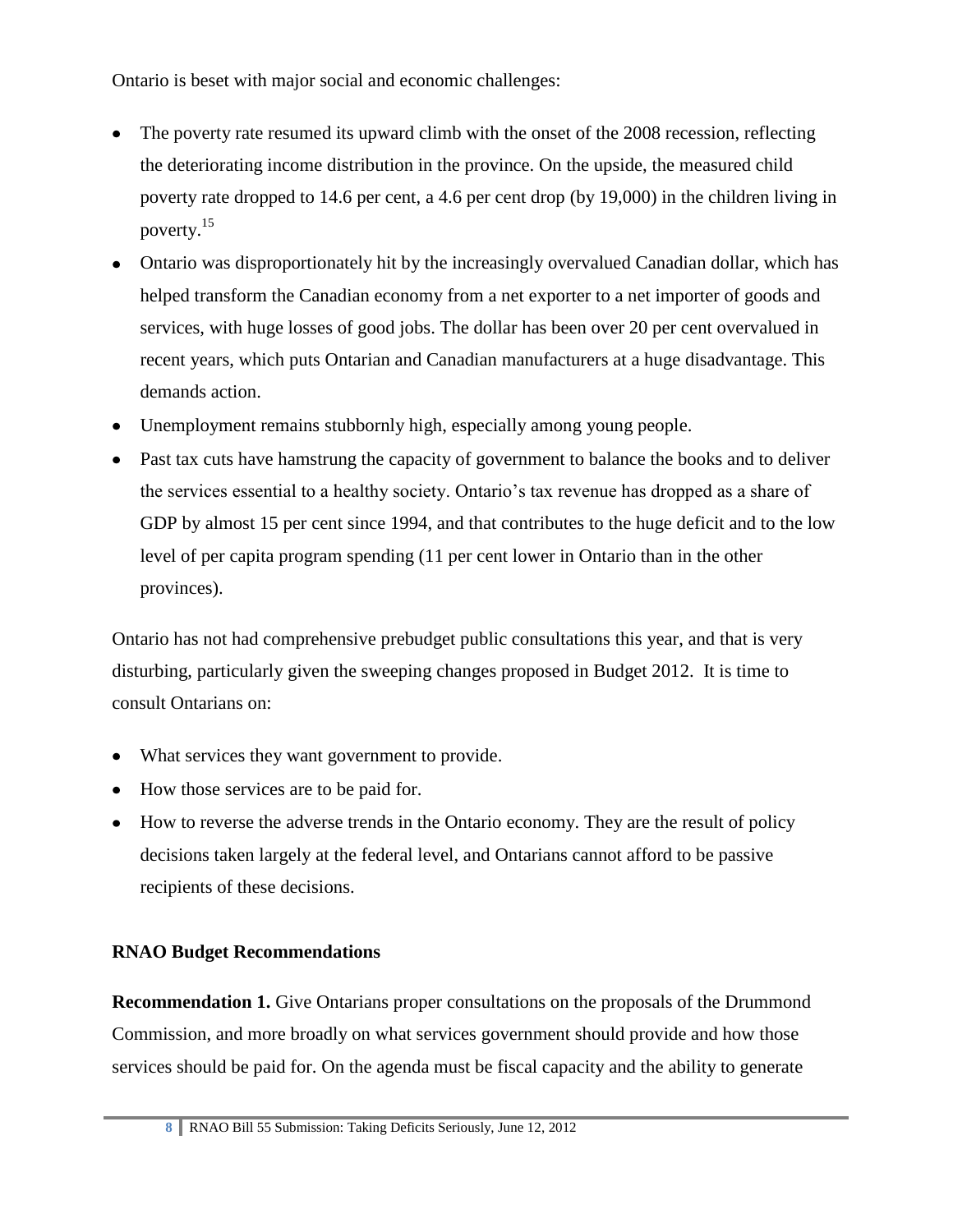revenue by socially useful means. As part of this public discourse, review all options to raise the revenue necessary to maintain a healthy society in ways that are fair and provide incentives to socially beneficial activities. For example, fairness must weigh ability to pay, while efficiency and equity points to charges on harmful activities such as environmental destruction and release of greenhouse gases.

**Recommendation 1a.** Review with provincial and federal partners all means necessary to restore the exchange rate to a level that gives Ontario's traded sector a level playing field (targeting a fair exchange rate of about 82 cents US). A key tool must be monetary policy and a Bank Rate that supports a more reasonable exchange rate.

**Recommendation 2.** As a first step to maintaining income for the most marginalized populations, raise social assistance and disability support payments by at least two per cent, and then peg them to the Ontario Consumer Price Index. The negotiated increase of one per cent in amending the budget is a first step. Keep promised increases in the Ontario Child Benefit on time.

**Recommendation 3.** As a step to help the working poor, raise the minimum wage by 75 cents to \$11 per hour, and appoint the promised minimum wage advisory committee.<sup>16</sup>

**Recommendation 4.** Commit to moving Ontario RN-to-population ratios towards the national average. As interim steps, complete the government's 2007 undertaking to increase nursing employment by 9,000 positions, and commit to raising RN employment by 9,000 positions over the coming four years. The announced creation of 922 nursing positions is a step in the right direction.<sup>17</sup> Even if all 922 positions were new RN positions, that would still represent a growth rate (less than one per cent) slower than the growth rate of the Ontario population (about 1.2 per cent), meaning that the Ontario RN/population would continue to decline.

**Recommendation 5.** Expand the capacity of colleges and universities to educate more nurses, as per Drummond Recommendation 5-21. Ensure that 9,000 of the 60,000 post-secondary seats announced in the 2011 Budget go to nursing students, as originally indicated by the government.

**Recommendation 6.** In the spirit of the Drummond Report health system vision:

• Place more emphasis on health promotion.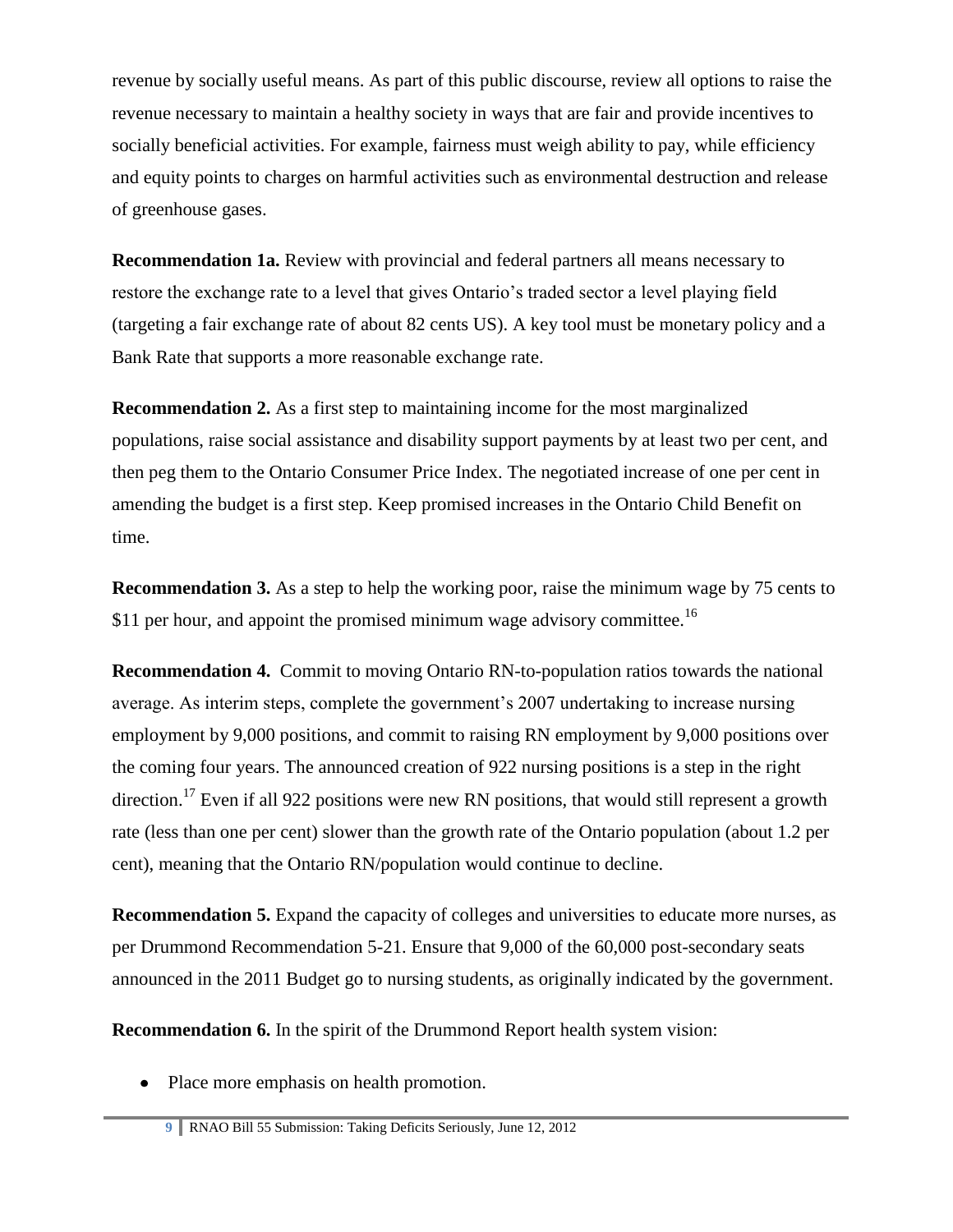- Shift the main point of contact to primary care.  $\bullet$ 
	- o Optimize the use of family practice nurses in primary care.
- Allow all health professionals including RNs and NPs to work to their full scope of practice.
	- o As part of this strategy, include RNs and NPs as part of Family Health Teams (see Drummond Recommendation 5-62)
- Maximize opportunities to use nurse practitioners (NPs) with the aim of efficiency, while maintaining excellent care. (Drummond Recommendation 5-20)
	- $\circ$  Fund 50 additional NP-Led Clinics by 2015 (in addition to the 26 that are already announced or up and running), in order to enhance access to primary care in all communities.
	- o For best outcomes and cost-effectiveness, NP-Led Clinics must be fully staffed. Invest in existing as well as new NP-Led Clinics, with a minimum of six NPs, two RNs and one RPN in addition to administrative staff within the funding envelope.
- Support the Drummond Commission recommendation that seniors and younger populations with special needs be provided with knowledgeable, integrated care across the continuum. In long-term care, legislate standards guaranteeing funding of no less than an average of .59 RN hours per resident day, with greater acuity requiring more care.
- Support a staff mix in long-term care homes with NPs, RNs and RPNs working to their full scope. This means a staff mix of one NP per LTC Home, with no less than one NP per 150 residents, at least 20 per cent RNs, 25 per cent RPNs and 55 per cent personal support workers (PSWs), subject to increases in line with greater acuity. Having two RNs working 24/7 per 100 beds is established as a minimum.

 $\overline{a}$ 

<sup>1</sup> Duncan, D. (2012). *Strong Action for Ontario: 2012 Ontario Budget*. P. 8. Retrieved May 14, 2012 from: [http://www.fin.gov.on.ca/en/budget/ontariobudgets/2012/papers\\_all.pdf.](http://www.fin.gov.on.ca/en/budget/ontariobudgets/2012/papers_all.pdf)

 $<sup>2</sup>$  Ibid, p. 8.</sup>

 $3$  Canadian Environmental Law Association, Ecojustice. (2012). Environmental Laws Impacted by the Budget Bill. April. Retrieved May 14, 2012 from: [http://www.ecojustice.ca/ecojustice-cela-legal-analysis-re-bill-55-ontario](http://www.ecojustice.ca/ecojustice-cela-legal-analysis-re-bill-55-ontario-budget-2012/at_download/file)[budget-2012/at\\_download/file.](http://www.ecojustice.ca/ecojustice-cela-legal-analysis-re-bill-55-ontario-budget-2012/at_download/file)